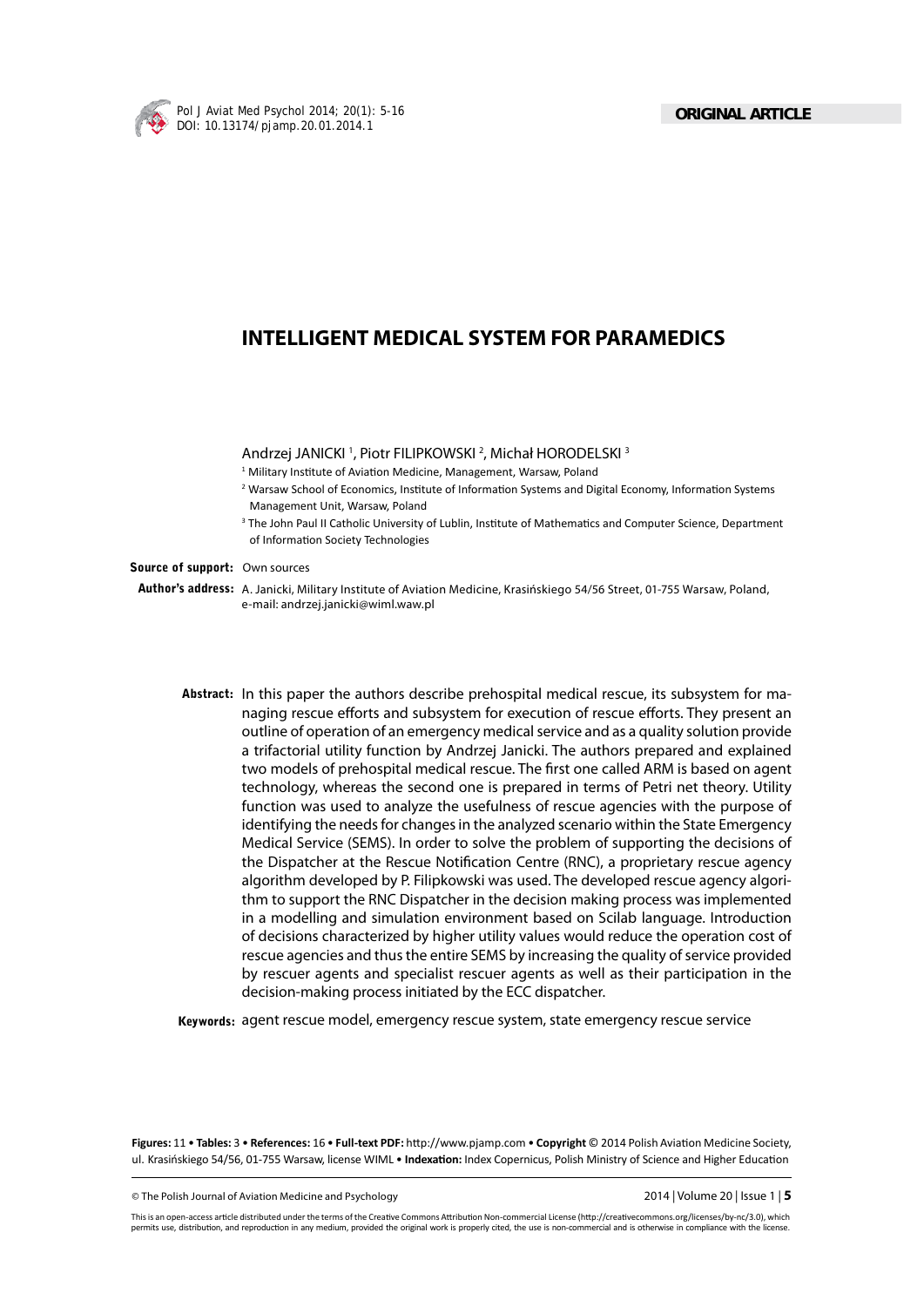Original Article

## **INTRODUCTION**

The urgent problem to ensure the safety of life and health of the society is solved by intelligent medical systems<sup>1</sup> supporting the "intelligent agents" used in prehospital medical rescue as quasi-dispatchers and paramedics.

Besides the highest standby readiness, well trained and equipped rescuers and broadband Internet connections, organization of emergency medical services requires appropriate number of ambulances and appropriate deployment locations. This allows to achieve the primary goal of the system – to shorten the EMS teams' response times as measured from the call being received to the arrival to the individual at emergency health hazard<sup>2</sup>. Dispatched teams have to be deployed in a fashion that ensures arrival times consistent with the life and health safety criteria defined in the Polish Act on State Emergency Medical Services [7].

#### **PREHOSPITAL3 MEDICAL RESCUE**

Death from multiorgan injury may be either immediate, early or delayed. Emergency medicine knowingly and deliberately intervenes within the early period, taking advantage of the so-called "golden hour" [4]. In order to increase the likelihood of survival of the injured individual, a "survival chain" is established to ensure that the rescuers reach the injured within 8 or 15 minutes $4$ following the call and deliver them to the hospital emergency room (ER) within 30 minutes. Thus, a high standard of procedures and organization capabilities must be ensured for the State Emergency Medical Services (SEMS).

Rescue systems consist of two distinct subsystems (cf. Fig. 1.) [8]<sup>5</sup>.

a) a subsystem for managing rescue efforts;

b) a subsystem for execution of rescue efforts.

*The management subsystem* performs information-exchange and decision-making system tasks by receiving information on events, determining the rescue activities required and managing the efforts of the executive subsystem.

*The executive subsystem* consists of primary (P) and specialist (S) emergency rescue teams equipped with instrumentation and resources allowing to efficiently prevent adverse consequences of any acts of God that threaten the safety of population and the environment.



Fig. 1. A model of the emergency rescue system. Source: [8], p. 1.

# **THE QUALITY OF THE DECISION-MAKING SOLUTION**

The efficacy of an emergency medical service system depends on the quality of execution of tasks assigned to individual subsystems at distinct stages of the rescue cycle. Each subsystem, including every component that constitutes an essential and integral part of the entire system, makes a specific contribution to the overall system efficacy. Thus, the efficacy of the rescue management subsystem will be assessed by the impact of its characteristics (i.e. activities) on the resulting efficacy of the entire system.

Measures that characterize the quality of information exchange and decision-making processes within the management subsystem at individual stages of the rescue cycle, thus determining the efficacy of the entire cycle include:

- time required to perform information-collecting and decision-making operations;
- the quality of these operations.

A review of the literature on the subject<sup>6</sup> confirms the obvious need to shorten the time required for individual information exchange/decision-making operations at individual stages of the rescue cycle as well as to increase the quality of these operations [8]. In current primary rescue management systems, the main executors of information exchange/decision-making operations are humans.

6

<sup>1</sup> Intelligent medical system is defined as an IT system supporting intelligent agents in prehospital emergency medical services.

<sup>2</sup> Emergency health hazard to an individual is an event requiring immediate intervention of the state system responsible for the health and safety of residents.

<sup>3</sup> The term "prehospital" is introduced by analogy to the existing term "premedical procedures".

<sup>4</sup> Effective arrival times are up to 8 min in urban areas and up to 15 min outside urban areas.

<sup>5</sup> [8], p. 1.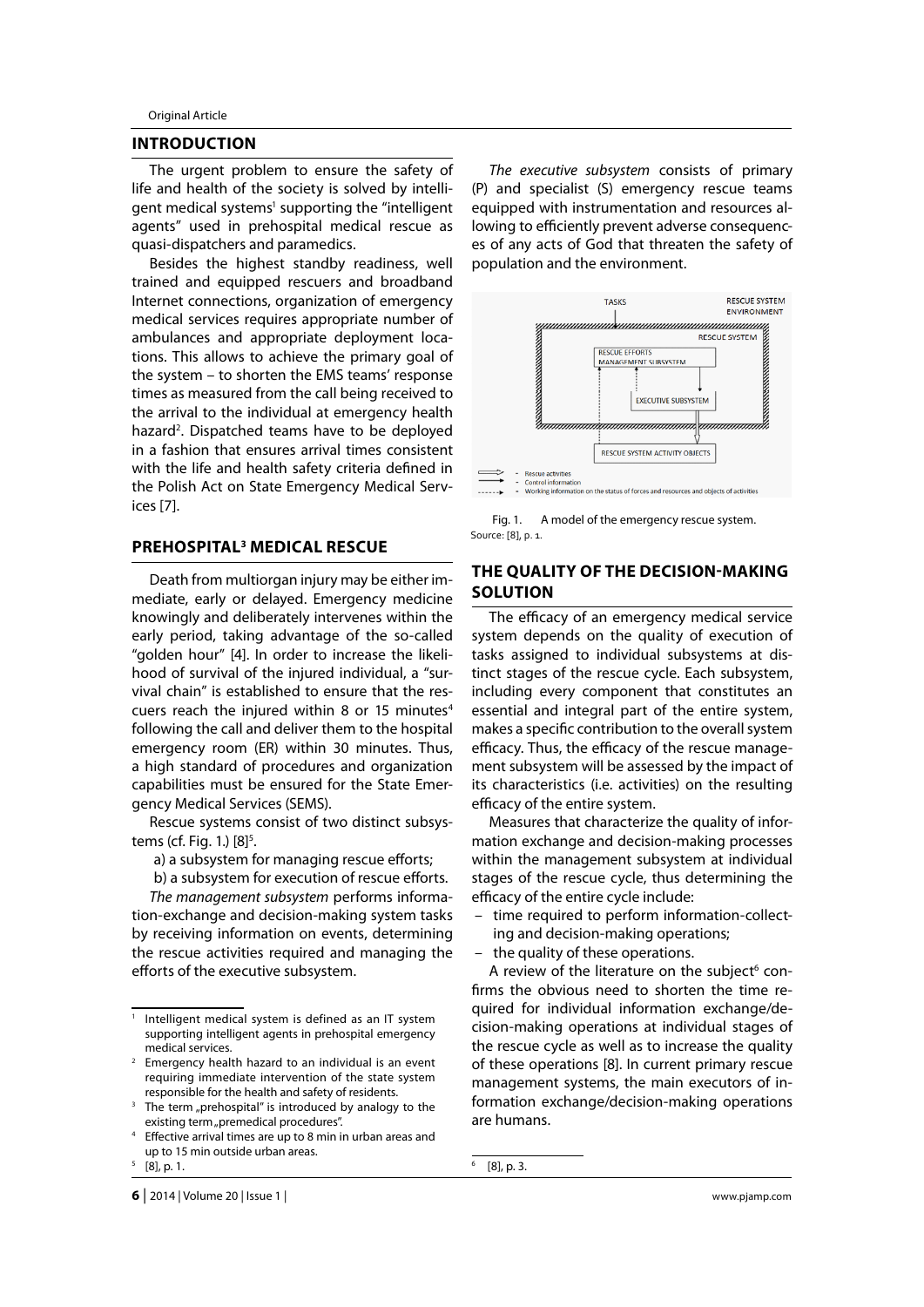

Fig. 2. An outline of operation of an emergency medical service.

Source: [7].

Taking into consideration the finite and limited capabilities of humans with regard to the collection and processing of information, desirable results may only be achieved by means of computerassisted operations.

The emergency medical service system in Poland operates pursuant to the act of 8 September 2006 on the State Emergency Medical Service and a number of ordinances implementing the provisions of the aforementioned act. The act defines two distinct types of units operating as parts of the system: hospital emergency rooms (ERs) and medical rescue teams (MRTs). These units are connected in a functional manner [3A].

Following notification of a sudden illness or accident being received at the Emergency Call Centre (ECC), the medical response team competent in terms of location (nearest in terms of arrival time) and call reason (primary, i.e. a team of paramedics, or specialist, i.e. a team of paramedics and a physician) is dispatched. The MRT takes up the rescue efforts at the site and, if needed, continues the medical rescue activities while transporting the injured individual to the nearest hospital ER or other hospital unit appropriate for the type of disorder. Helicopter teams of the Polish Medical Air Rescue operating as part of the Helicopter Emergency Medical Services (HEMS) are also considered medical resource teams, albeit functioning on different principles.

The last stage of the emergency medical service involves therapeutic actions taken up within the hospital medical rescue facilities, i.e. emergency departments. These departments provide medical care to all patients in health- or life-threatening conditions, both delivered by medical rescue teams and reporting on their own, regardless of their residence and financial or social status [7].

Virtually every human activity is a "game" involving a process of exchanging particular "values" to other game-specific values.

Each decision regarding human actions depends on such factors as entrepreneurial activities and protective/defensive (safeguarding) activities. These two types of decision maker's motivation are reflected in a bifactorial utility function proposed by R. Kulikowski. With regards to systems of primary importance for the public, such as financial, military, police and broadly understood security and rescue systems, the model has been modified by A. Janicki. Assessment of the quality of solutions to a particular problem using R. Kulikowski's function model and experimental mathematics methodology leads to the following trifactorial utility function according to A. Janicki [6]:

> $U(x)=[X^{\beta}Y^{1-\beta}]^{\alpha}V^{1-\alpha}$ ;  $\alpha \in [0,1]$   $\beta \in [0,1]$

where x is the decision variable, X is the factor associated with expected benefits (within any assets) of making the decision in question; Y is the factor associated with the risk of losing assets invested in execution of action in question, and V is the so-called survival coefficient comprehensively reflecting all decisive processes occurring in the natural environment. As exponent α increases, the importance of the respective part of the utility function related to that particular action for the decision maker is also increased. On the other hand, the importance of the measure associated with the survival coefficient is decreased. Factor  $\alpha$  reflects the decision maker's focus on action ( $\alpha$ >0.5) or reflection ( $\alpha$ <0.5), while β is the factor determining the entrepreneurship of the agency (understood as agency's capability to arrive at creative and balanced solutions).

The decision makers, i.e. the dispatcher agent and the ER physician agent, as well as every agent in a crisis situation, are under continuous stress. They have to survive within an environment of acts of God and undertake actions increasing the likelihood of success for particular rescue efforts.

Antonovsky related the strategies for coping with stress, i.e. surviving in a hostile environment, with the sense of coherence. Efficient survival depends on the knowledge of the surrounding environment and capability to adapt to that environment, i.e. to act in a manner bringing up stable benefits. Thus understood sense of internal coherence is a resultant of three particular interactions illustrated by the following vectors:

- vector U Understanding the environment;
- vector F Assessment of feasibility;
- vector S Sensibleness of action,

defined in a predefined Cartesian space encompassing the set of actions as part of the SMER.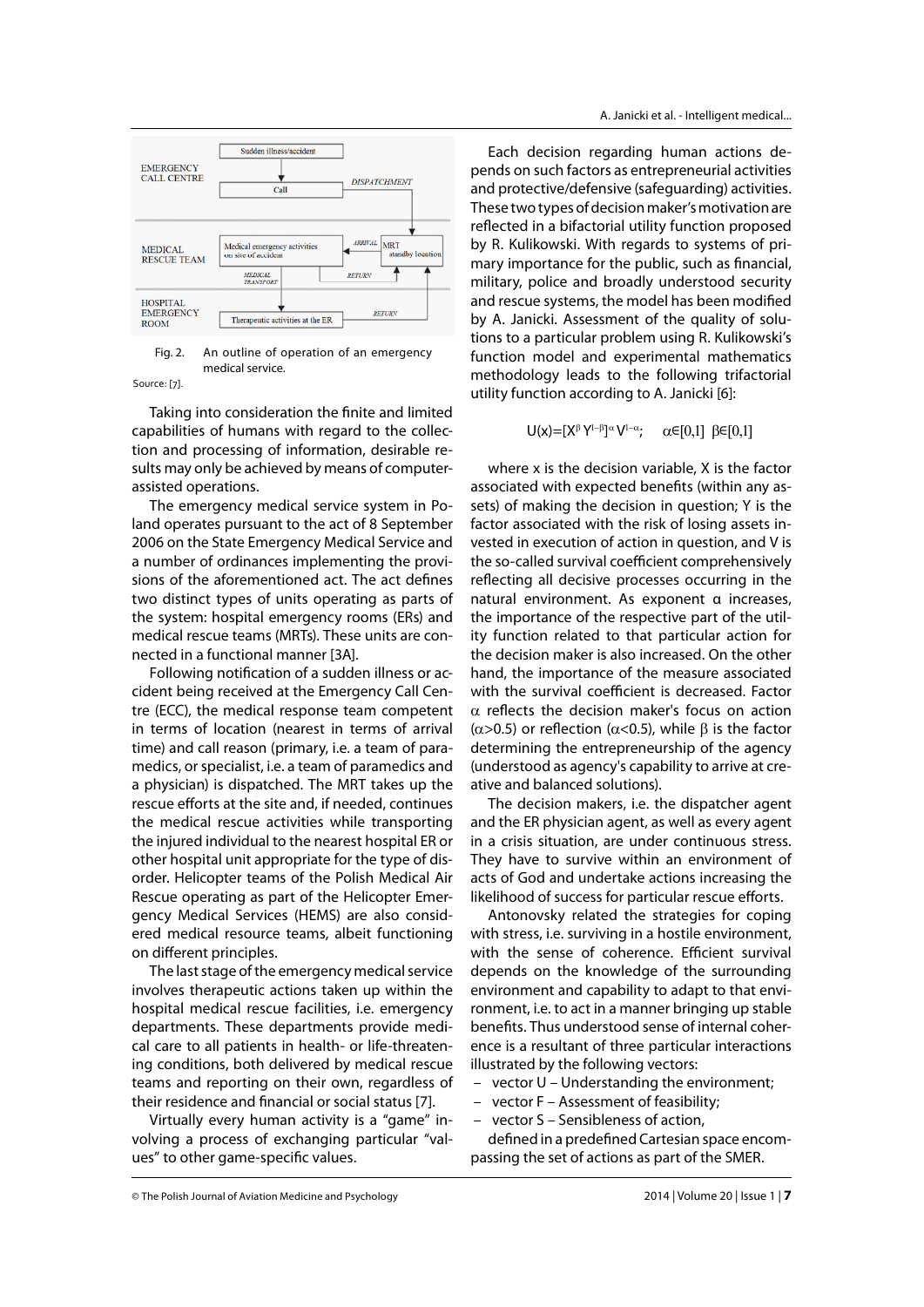The survival coefficient  $V$  is expressed by the product of vectors and constitutes a measure for the ability to survive under the pressure of stressors.

# **MODELS OF PREHOSPITAL MEDICAL RESCUE**

#### **Model 1**

The agent technology can be seen as a computer program that uses artificial intelligence methods to learn and automate certain processes.

ML Minsky from Massachusetts Institute of Technology formulated the concept of "how the mind works and how intelligence arises in the actions" [9]. According to the author, intelligent minds are built up of agents defined as parts performing simple processes. Particular combinations of agents are responsible for emergence of intelligent behaviours. An agent called Builder initializes and manages a group of operations of

other agents. The agency as seen from the outside consists of the Builder who does whatever is necessary to achieve its goal of finding solution to the problem. From the point of view of the classification of agents, M.L. Minsky undoubtedly extends the object-oriented view of the agent as well as explains the principles of operation of agents – the Builder as well as the whole agency.

The idea of agency can be described by figure below. The main principle is that Builder entity is able to handle as many random events as permitted by agency resources.

From the point of view of prehospital medical rescue, agent technology can be described for example like below.

The model above is a case diagram in agent technology. Three agencies may be distinguished in this model: the Injured, the Rescue and the ER agency. Each agency has a Builder entity and resources available for use.



Fig. 3. Location of agent in the agency system. Source: [3].



Fig. 4. Example of ARM system realization. Source: [3].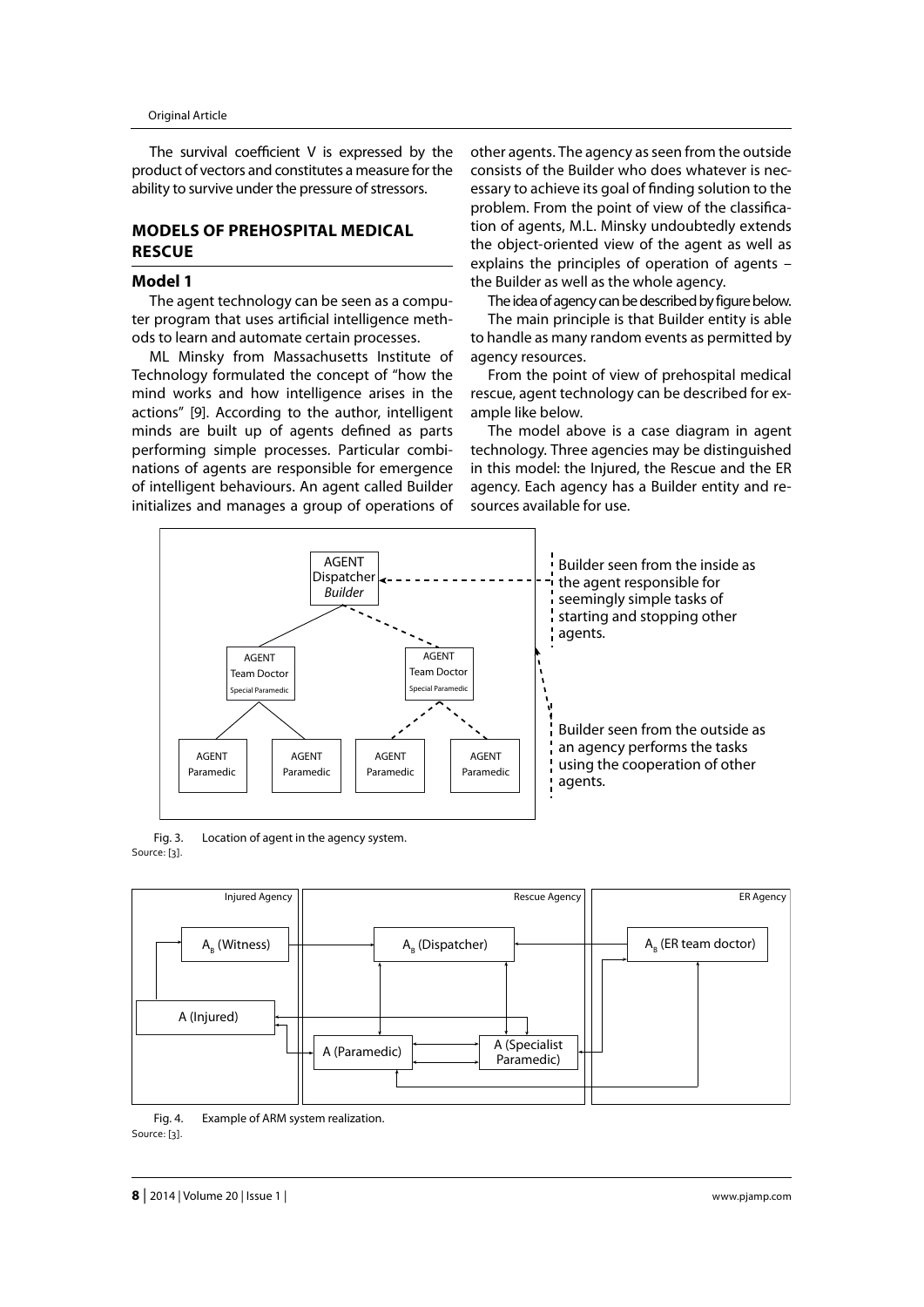Example realization of an Agent Rescue Model (ARM) was carried out on the basis of reports from Pope John Paul II Independent Public West Specialist Hospital in Grodzisk Mazowiecki [3].

#### **Model 2**

We want to analyze ARM and build another model which can be more flexible to use or improve and better understand its performance. Then so, we need to transform the sequence diagram into a collaboration diagram (communication diagram). The collaboration diagram puts emphasis on the communication aspect of the modelled system. It allows to visualize communication between individual objects of interaction which is important for modelling behaviour of such system.

Firstly lets analyze use case scenario of this system. The use case scenario will be generalized to the level of differences in accident types.

The ARM system is initiated at the moment of transfer of symptoms from the Injured to a casual Witness (action SendSymptoms()).

The Witness communicates with Dispatcher and describes the accident.

The Dispatcher confirms data (return message ConfirmData()), and checks the reliability of action. Next, Dispatcher sends Paramedics to the location of the accident (action DispositionDepartureOf-BasicTeam()). Then, Injured transfers information

about his symptoms to the arriving Paramedics (action SentSymptoms()).

Paramedic interviews the Injured, defines the problem, looks for a solution and attempts to solve the problem (actions ExaminationOfProblem(), Ascertainment Problem() and ExecutionOf()). At this point, the Paramedic decides to finish the rescue operation or to call for ER Team Doctor. When the rescue operation is completed, the system is closed.

In this case operation is continued, Paramedic calls the Doctor and consults with him need of calling for Specialist Paramedic (action CallForSpecialistParamedic ()). The Doctor makes the decision of calling Specialist Paramedic, then sends the request to Dispatcher (action SignalingTheNeedOfSpecialistSupport()). Dispatcher sends the request for Specialist Paramedic (action DispositionDepartureOf-SpecialistTeam()). Next, the Specialist Paramedic arrives at the location of accident and communicates with Paramedic (action ArrivalOfSpecialistParamedic ()). The, the Specialist Paramedic diagnoses the symptoms of the Injured and performs adequate rescue operations (actions RecurrenceOf-Symptoms() and ExecutionOfRescueOperation ()). This complex action can be repeated several times. Then, the Specialist Paramedic sends information to the ER Team Doctor with a suggestion of transporting the Injured to the hospital. Doctor reposts confirmation (actions MessageAbout-



Fig. 5. Collaboration diagram of the agent rescue model. Source: data on file.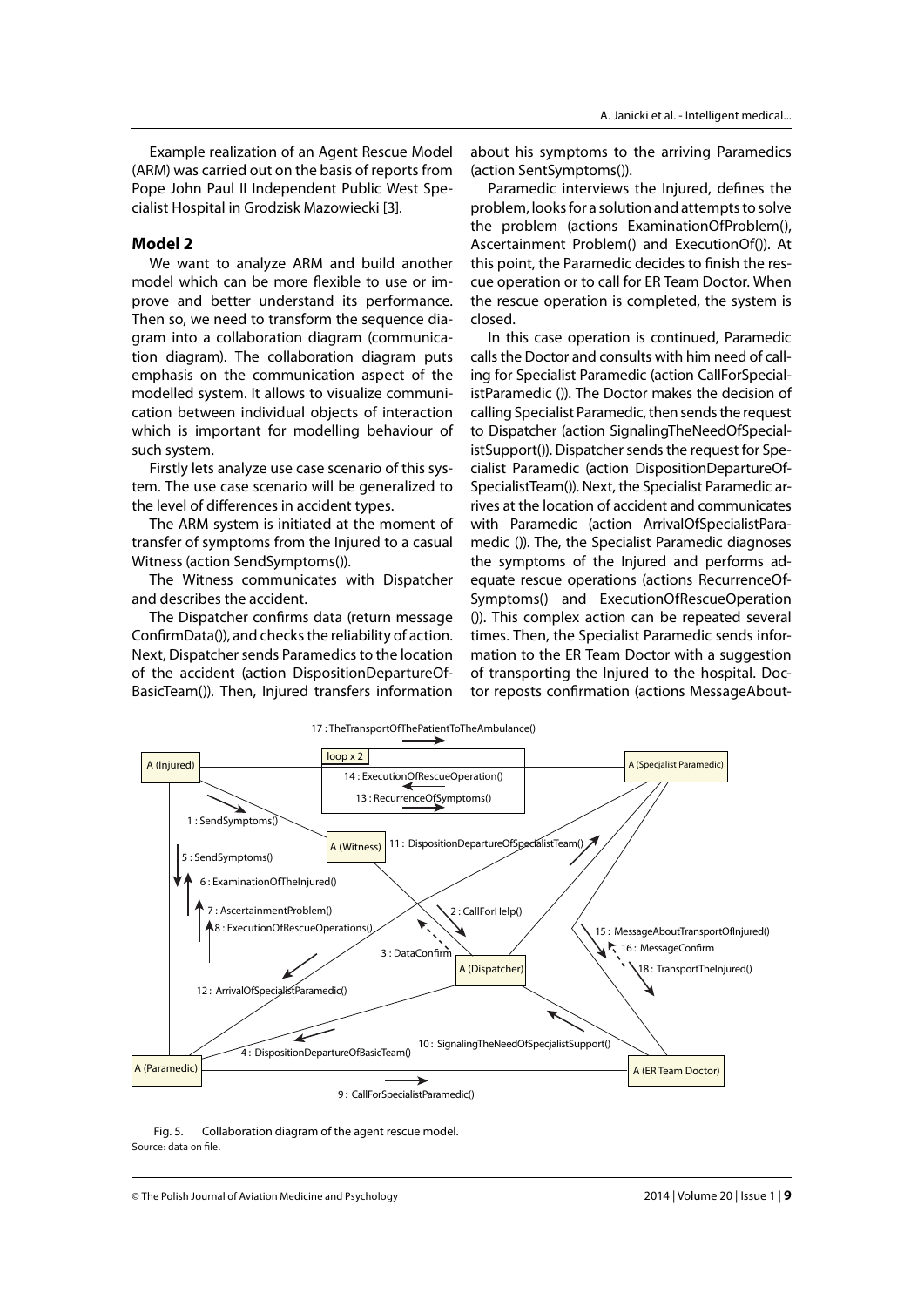

Fig. 6. Simple PN ARM. Source: data on file.

TransportOfInjured() and MessageConfirm()). The Injured is moved to AMBULANCE and transported to the hospital and ER Team Doctor.

With this collaboration diagram at hand, Fig. 5. by which we better understand communication aspect between agents of system, we can develop the Agent Rescue Model in terms of the Petri nets theory, described in [10,11], Reisig's book. In literature there is many examples of providing a formal semantics interpretation of medical system, like

Clinical guidelines which is playing important role to modelling evidence based medicine [1].

New model will be named Petri Net Agent Rescue Model, in short cut PN ARM. Firstly lets create model similar to collaboration diagram.

There is a six labelled main places in this net and fifteen non-labelled transition.

After analyses of system, we modify such model to improve its performance.



Fig. 7. Final Agent Rescue Model in a Petri net diagram. Source: data on file.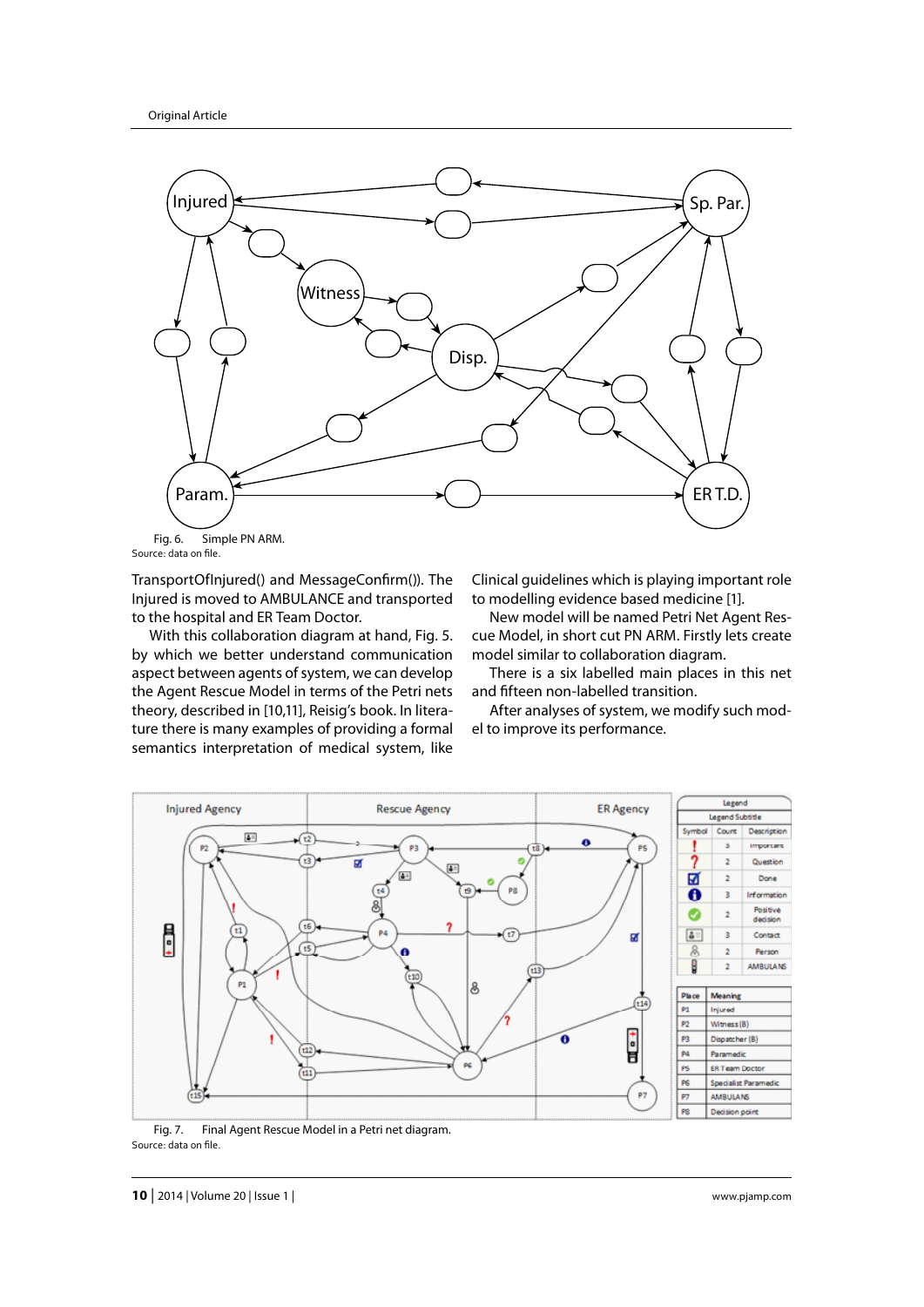| Symbol                       | Label                  | <b>Meaning of coins (Description)</b>                                          |  |  |
|------------------------------|------------------------|--------------------------------------------------------------------------------|--|--|
| P <sub>1</sub>               | Injured                | Injured is ready to cooperate. (Coin here means that)                          |  |  |
| P <sub>2</sub>               | <b>Witness</b>         | Witness is ready to act                                                        |  |  |
|                              |                        | (Witness can act by:                                                           |  |  |
|                              |                        | - inform Dispatcher about accident)                                            |  |  |
| P <sub>3</sub><br>Dispatcher |                        | Dispatcher has task to do.                                                     |  |  |
|                              |                        | (Tasks of Dispatcher are:                                                      |  |  |
|                              |                        | - send Paramedic.                                                              |  |  |
|                              |                        | - send Specialist Paramedic,                                                   |  |  |
|                              |                        | - receive emergency call.)                                                     |  |  |
| P <sub>4</sub>               | Paramedic              | Paramedic is ready to act in emergency pool                                    |  |  |
| P <sub>5</sub>               | <b>ER Team Doctor</b>  | There is activity in ER Team Doctor                                            |  |  |
|                              |                        | (In this place Activity can be:                                                |  |  |
|                              |                        | - ready to call for Specialist Paramedic or Ambulance,                         |  |  |
|                              |                        | - Ambulance with Injured and support team,                                     |  |  |
|                              |                        | - information about need of transport of Injured to hospital)                  |  |  |
| P <sub>6</sub>               | Specialist Paramedic   | Specialist Paramedic is ready to act in place of accident                      |  |  |
| P7                           | Ambulans               | Ambulans is in a place of accident                                             |  |  |
| P <sub>8</sub>               | ER T.D. Permin request | It means that the Doctor permit to call Specialist Paramedic to emergency pool |  |  |

### Tab. 1. Specification for passives of ARM PN.

Source: data on file.

# Tab. 2. Specification for actives of ARM PN.

| Postcondition                                                                                     |
|---------------------------------------------------------------------------------------------------|
| There is Injured and Witness is ready to call for help.                                           |
| Dispatcher is ready to confirm data and call for Para-                                            |
| Witness has information that data is confirmed                                                    |
| Paramedic is ready to act in place of emergency                                                   |
| Injured is waiting for rescue operation and Paramedic is                                          |
| Paramedic ended package of rescue operation                                                       |
| (Package of rescue operation include:                                                             |
|                                                                                                   |
|                                                                                                   |
| ER Team doctor is ready to decide to call for Specialist                                          |
| Positive decision for support call and Dispatcher is ready<br>to send support to emergency pool.  |
| Specialist Paramedic is ready to act in emergency pool                                            |
| Paramedic has go away and Spec. Paramedic is acting in                                            |
| Specialist Paramedic is has information about what<br>operation execute and Injured is waiting    |
| Spec. Paramedic executed rescue operation and Injured                                             |
| ER T.D. has information about transport call                                                      |
| Ambulance is in emergency pool and Spec. Par. Is ready<br>to transport Injured to ambulance       |
| Injured, Spec. Par. and Ambulance are in hospital and ER<br>Team Doctor, END OF RESCUE OPERATION. |
|                                                                                                   |

Source: data on file.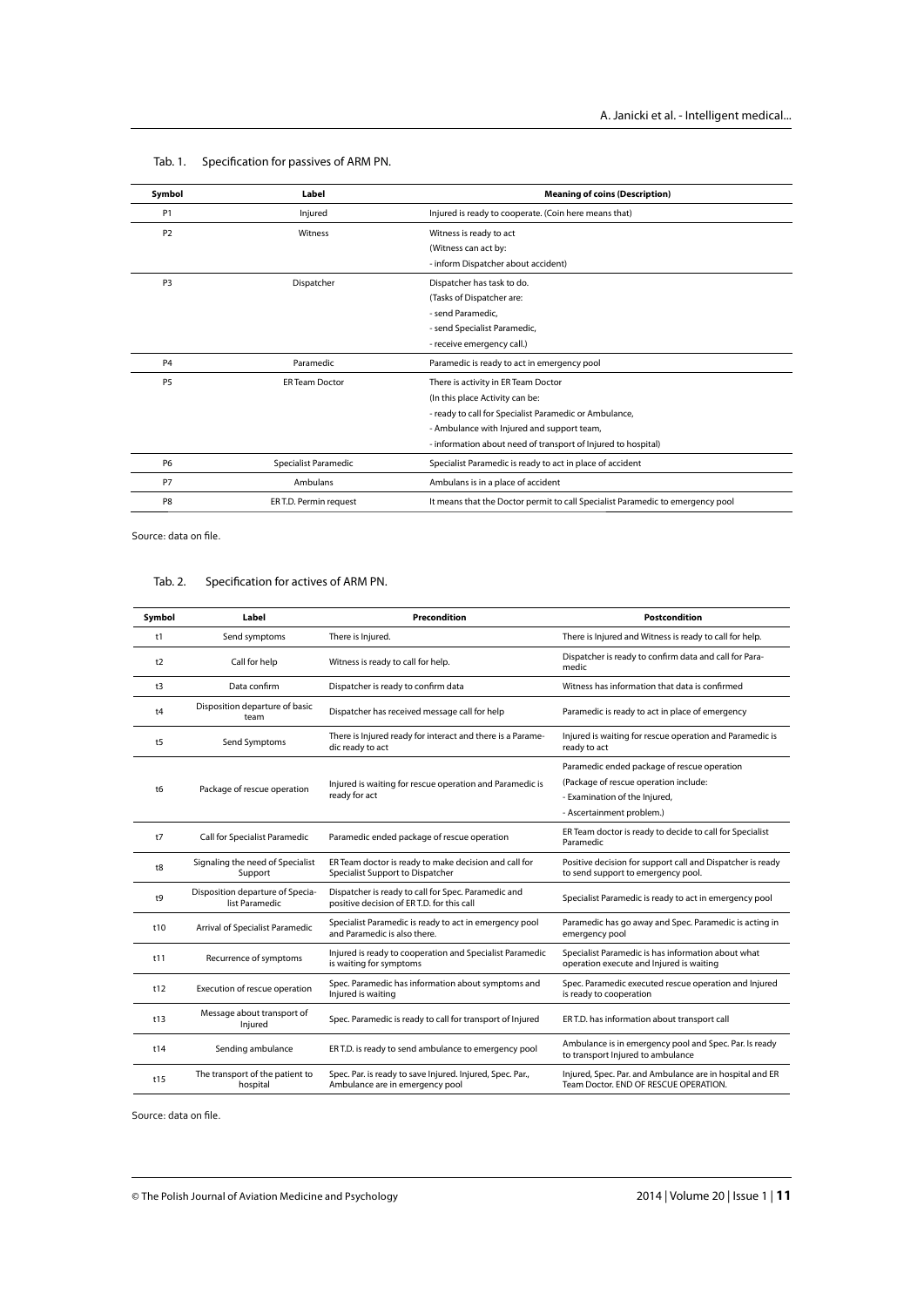We can add some information about meaning of floating tokens of net and extend actual net by adding missing elements.

Secondly, as a result we received model with a sufficient number of places and transition but difficult to read.

The final result is more readable. On the right there is legend and description of places of net.

Model above (Tab. 1.) can be described in formal language as *N=(P,T,A)* where *P* is a set of places, *T* is a set of transitions, and *A* is a set of combined place and transition, or transition and place pairs, in other words is arc set. In tables below there are detailed description of passives and actives of ARM PN.

The dynamics of this model can be represented by Petri net marking. *N* above can be extended to *N'=(P,T,A,M0 )* where the meaning of *P,T,A* is as above and  $M_{_O}$  is the marking. Marking provides information on the number and locations of tokens. By this end, it is possible to examine the behaviour of an ARM system. For example, unfolding of Petri nets [2] can be used to explore their live status. Otherwise we can use HIGH-LEVEL formal method description like Algebraic framework for concurrent system [12] to describe behaviour aspects of the modelled system, by with its possible to use only transition to describe behaviour of ARM system.

## **RESULTS**

Each of the rescue agents was assigned a matrix variable allowing for the recording of its behaviour. Due to the lack of data regarding probability distribution for particular behaviours of the agents, it was assumed that the actions taken by these agents in time would be subject to uniform distribution of probability<sup>7</sup>.

The decision makers, i.e. the dispatcher agent and the ER physician agent, as well as every agent in a crisis situation, are under continuous stress. They have to survive within an environment of acts of God and undertake actions increasing the likelihood of success for particular rescue efforts.

Utility function was used to analyze the usefulness of rescue agencies with the purpose of identifying the needs for changes in the analyzed scenario within the State Emergency Medical Service (SEMS).

The process of exchanging information is simultaneously accompanied by an adequate decision-making process. With the duration of the symptom t as the decision variable, following utility factors were identified:

- entrepreneurial activities (time until response to Witness' call) X,
- security activities (time of communication with the Dispatcher) Y,
- $-$  duration (the time required for rescue efforts and consultations with ER) V.

For an example scenario simulation and predefined balanced activity weights of  $\alpha$ =0.5 and  $\beta$ =0.5, the utility was 0,41. By increasing internal coherence ( $\alpha$ =0.1) and the weight for entrepreneurship of the team's activities ( $β=0.9$ ) we are able to increase the usefulness of the rescue agency activities to 0.56.

In order to solve the problem of supporting the decisions of the Dispatcher at the Rescue Notification Centre (RNC), a proprietary algorithm developed by P. Filipkowski was used instead of pseudorandom calculations with uniform distribution.

The developed rescue agency algorithm to support the RNC Dispatcher in the decision making process was implemented in a modelling and simulation environment based on SciLab language, and individual simulations were calculated on computers equipped with 1 GHz RAM Intel Xeon 3210 processor and 1.36 GHz RAM Intel i7 processor.

For the purpose of presentation of the problem and its solution, as well as of for simulation of variants, predefined characteristics of a Medical Rescue Team was used as database field sets containing the most important information on the Team.

### **MRT entity:**

- IDz Identifier
- szz MRT location latitude
- dlz MRT location longitude
- tY Time of consultations between paramedics and the dispatcher.
- tV Duration of activities at the site of event
- a Coefficient α
- b Coefficient β
- S Specialist MRT (0 no or 1 yes)

#### **Injured entity:**

- IDp Identifier
- szp Injured location latitude
- dlp Injured location longitude
- tX1 Time from the onset of symptoms to completion of call reception by the Dispatcher

The design of the Information System<sup>8</sup> developed on the basis of the above attributes allows to process input data into output data by means

<sup>7</sup> SciLab functions - rand(a,b,'uniform') for range [0,1] or grand(a,b,'unf',min,max) for range [min,max].

<sup>8</sup> The particular information system is in fact one of the modules of the transactional system presented in [5].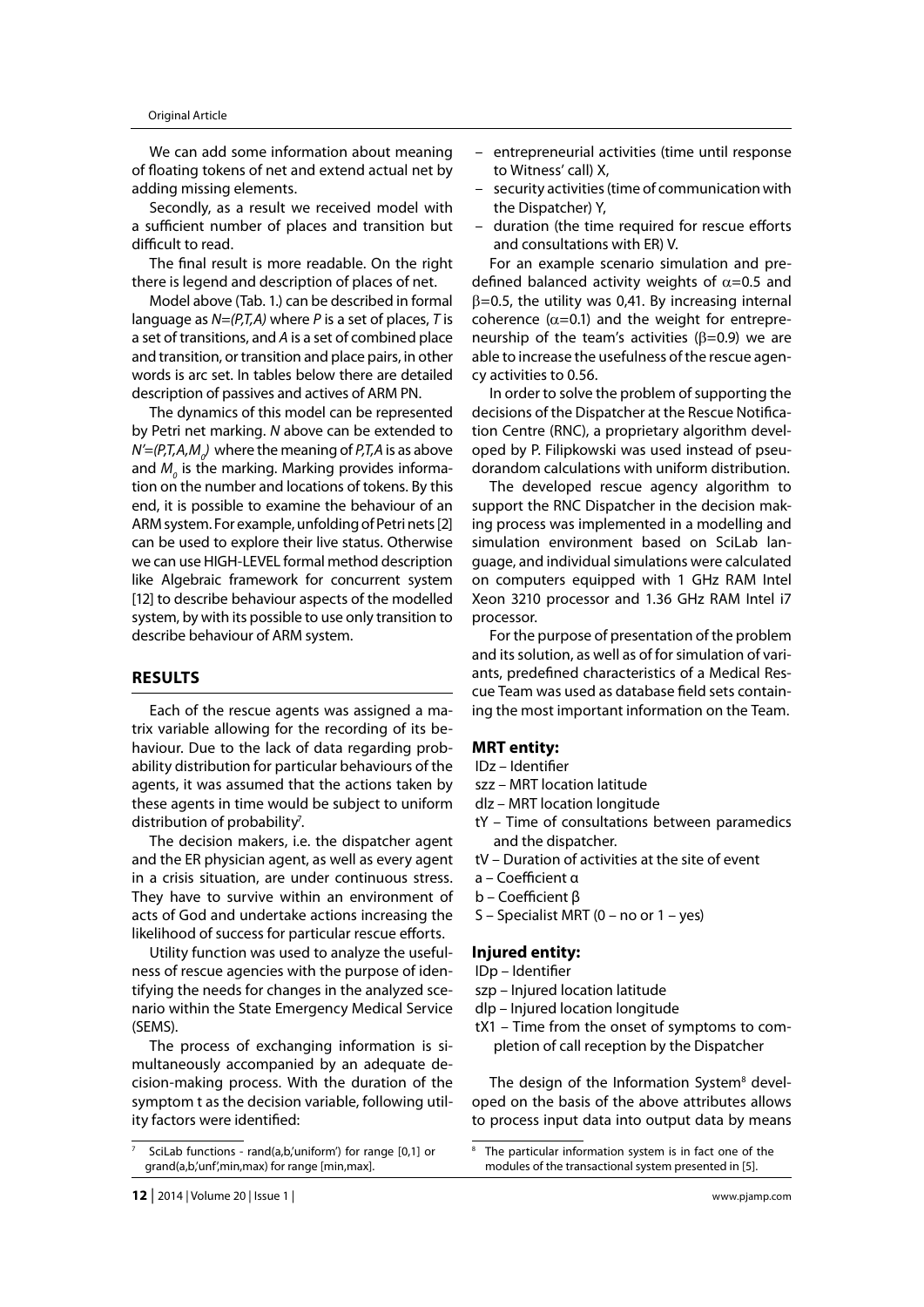of predefined procedures and models. Due to the lack of actual data, database information are derived from pseudorandom generators of uniform distribution and treated as historical data. Coefficients α and β are also drawn from a uniform distribution set of 0 through 1.

The conducted simulations of the selection of Medical Rescue Teams appropriate for the condition of the compliant with the trifactorial utility function criterion did not rule out a possibility to dispatch a specialist MRT right away following the emergency call from the injured or a witness (an artifact).

Historic information on medical rescue teams and injured parties are used to derive a trifactorial utility function according to A. Janicki.

Also conducted were simulations in which the following criteria were sequentially used for selection of the Medical Rescue Team:

- pseudo-random with uniform probability distribution;
- graph-based including the selection of the shortest arrival time.

Inspiration for using these criteria for the selection of MRTs came from examination of the operation of Rescue Notification Centre in high stress (situation and personnel-related) conditions.

The results are presented in Fig. 8.

## **CONCLUSION**

The obtained results confirm the necessity to use trifactorial utility function in the process of selecting medical rescue teams. When selecting MRTs according to A. Janicki's method, the utility increases along with the increase in the number of MRTs available within a particular area. An important task is to improve the quality as regards the aid in the decision-making process, as this might improve the functioning of the system by at least 50%9 .

Assigning higher weighs to the factors in A. Janicki's utility function unambiguously suggests the need to:

- $-$  improve the information flow within the system between the ER physicians and primary (P) as well as specialist (S) units;
- improvement of the decision-making process as performed by the Dispatcher;
- improvement of the system for communication between the witness and the rescuers.

A. Janicki et al. - Intelligent medical...







Fig. 8. Mean trifactorial utility depending on the number of reachable MRTs (rescue agents) Source: data on file.





Source: data on file.

<sup>&</sup>lt;sup>9</sup> This article makes use of the utility criterion as a basic concept defined by A. Janicki in [5] - in current conditions, this concept best fits the complexity of today's real-time information and decision support systems in situationand personnel-related stress conditions.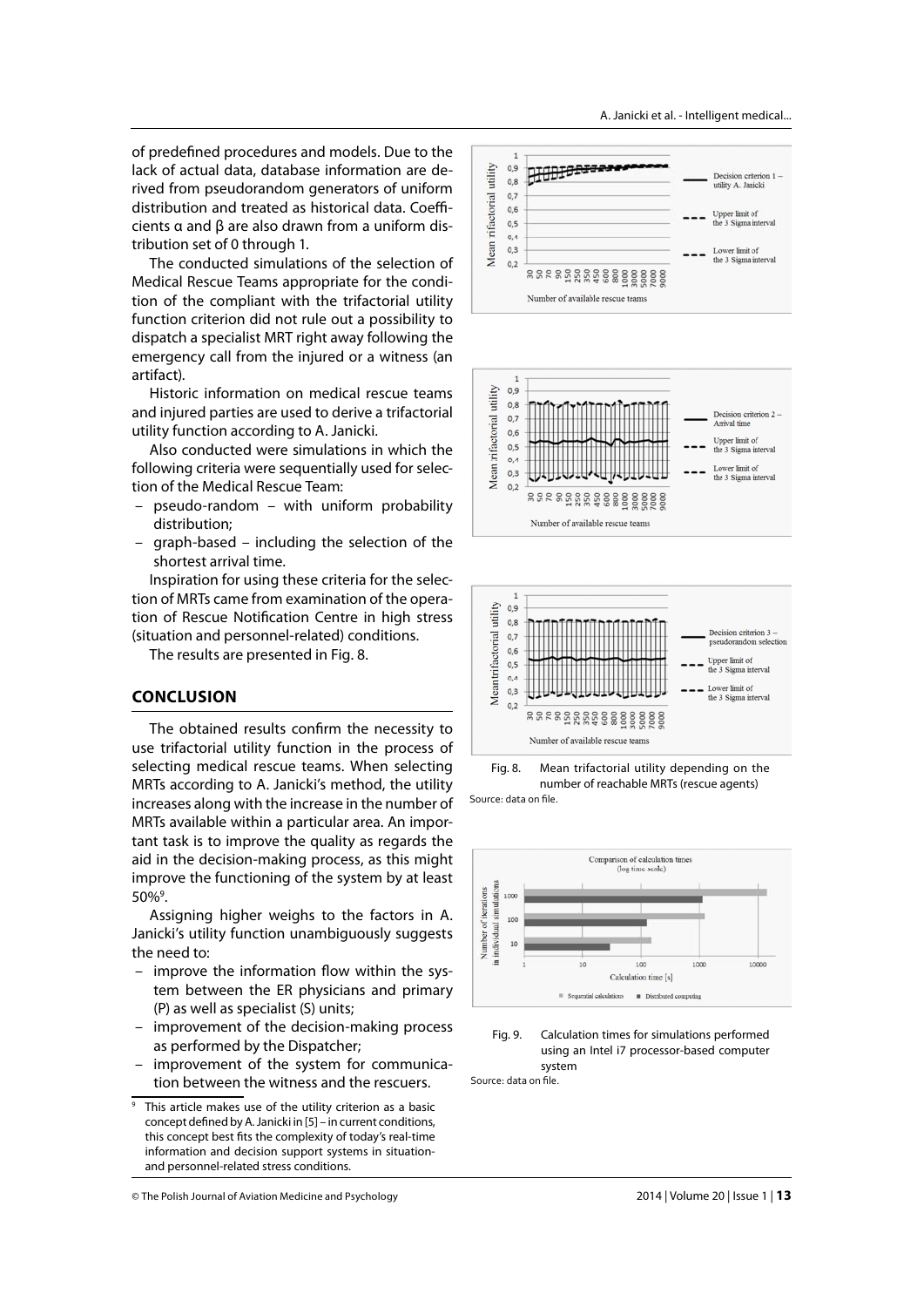Original Article



Fig. 10. Calculation times for simulations performed using an Intel i7 processor-based computer system Source: data on file.



Fig. 11. Connection diagram for computers involver in simulation calculations Source: data on file.

In future studies, the conducted simulations will be optimized by using distributed calculations used to search for potential improvements within the SERS with respect to individual agents and agencies. The objective of these studies will be to optimize the procedures of the MRTs and external ER agencies with respect to the threshold times between the injury and life-saving intervention, i.e. the ability to contain the required efforts of the intermediate agency within the "golden hour".

The key role will be played by the intelligent rescue agency and its algorithm acting as an in the relationships between the injured and the doctor as well as by the BLS awareness of the witnesses of sudden health loss cases.

From the standpoint of the decision-making process initiated by the dispatcher agent with regard to sending a medical rescue team (MRT) to the injured, it is evident that not taking into consideration the MRT characteristics requirements as defined in A. Janicki's approach, and using instead e.g. only the criterion of distance from the injured so as to minimize the arrival costs yields the decision utility value comparable to that of a decision made by the system dispatcher agent without any consideration.

Introduction of decisions characterized by higher utility values would reduce the operation cost of rescue agencies and thus the entire SEMS by increasing the quality of service provided by rescuer agents and specialist rescuer agents as well as their participation in the decision-making process initiated by the ECC dispatcher.

Such design of an intermediate agency acting as Information and Decision Support System would allow to increase the quality of services offered by the SEMS.

The agent approach to the problem facilitated the development of a practical model and simulation of a significant craniological case recorded at Pope John Paul II Independent Public West Specialist Hospital in Grodzisk Mazowiecki.

The developed model of an intermediate agency will permit identification of behaviours of the elements of the State Emergency Rescue System and simulation-based verification of different variants of call servicing scenarios as well as systemspecific support of dispatcher's decisions and quantitative assessment of results. The use of system-specific solution quality assessments ensures rational improvement of complex systems such as the Emergency Rescue System.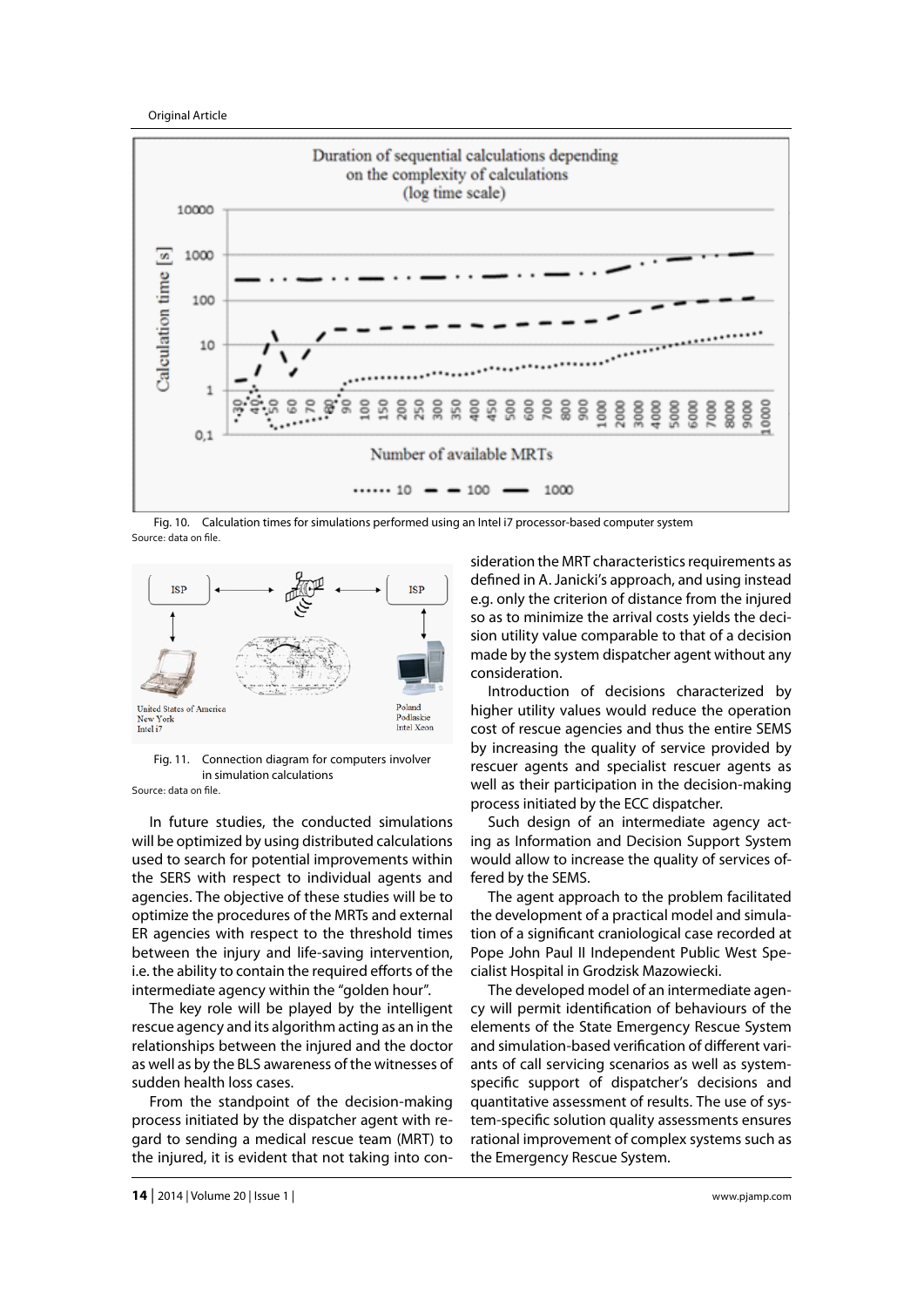Tab. 3. Calculation time results for different platform configurations.

|                 |                                                                      | 10<br>iterations | 100<br>iterations | 1000 iterations |
|-----------------|----------------------------------------------------------------------|------------------|-------------------|-----------------|
| Configuration 1 | Duration of all sequential calculations [s]<br>Intel Xeon            | 199,523          | 1423,270          | 13 679,860      |
|                 | Duration of all sequential calculations [s]<br>Intel i7              | 151,112          | 1 234,072         | 14 334,380      |
|                 | Duration of all sequential calculations [s]<br>Intel Xeon + Intel i7 | 117.945          | 788,619           | 7793,422        |
| Configuration 2 | Duration of all distributed computing [s]<br>Intel Xeon              | 36,157           | 172,502           | 1524,612        |
|                 | Duration of all distributed computing [s]<br>Intel i7                | 29,590           | 127,400           | 1135,750        |
|                 | Duration of all distributed computing [s]<br>Intel Xeon + Intel i7   | 19,417           | 88,268            | 851,476         |

Source: data on file

Based on the recorded actions of the system elements, the utility of actions of an intelligent dispatcher agent was calculated using the trifactorial utility function by A. Janicki. Based on the case study mentioned above, premises for improvement operation of agents were formulated.

Based on the results presented in the article, further studies are under way to develop a pilot system environment<sup>10</sup>, a modelling and simulation platform meeting the needs of today's business transactions using information society technologies.

### **AUTHORS' DECLARATION:**

**Study Design**: Andrzej Janicki, Piotr Filipkowski, Michał Horodelski; **Data Collection:** Andrzej Janicki, Piotr Filipkowski, Michał Horodelski; **Statistical Analysis**: Andrzej Janicki, Piotr Filipkowski, Michał Horodelski; **Manuscript Preparation:** Andrzej Janicki, Piotr Filipkowski, Michał Horodelski; **Funds Collection:** Andrzej Janicki, Piotr Filipkowski, Michał Horodelski. The Authors declare that there is no conflict of interest.

#### **REFERENCES**

I. Literature

- 1. Beccuti M, Bottrighi A, Franceschinis G, Montani S, Terenziani P. Modeling clinical guidelines through Petri Nets. Artificial Intelligence in Medicine. Lecture Notes in Computer Science 2009; 5651:61-70.
- 2. Esparza J, Romer S. An Improvement of McMillan's Unfolding Algorithm. Tools and Algorithms for the Construction and Analysis of Systems. Lecture Notes in Computer Science 1996; 1055:87-106.
- 3. Filipkowski P, Janicki M, Oleszczuk D. Agent Technologies in LABTSI(TM) Use in Medical Rescue. The Polish Journal of Aviation Medicine and Psychology 2012; 3(18): 37-48.
- 4. Jakubaszko J, Ratownik medyczny. Wrocław: Górnicki Wydawnictwo Medyczne; 2007.
- 5. Janicki A. Na drodze do społeczeństwa wiedzy. Technologie i Przemysł. Warszawa: COSiW SEP; 2004.
- 6. Janicki A. Trójczynnikowa funkcja użyteczności. In: LabTSI™ Platforma modelowania i symulacji. A. Janicki (Ed.). Lublin: Wydawnictwo KUL; 2011.
- 7. Kisiała W. Fundusze strukturalne Unii Europejskiej na rozwój systemu ratownictwa medycznego w Polsce. In: P. Churski (Ed.), Bulletin of the Institute of Socio-Economic Geography and Spatial Management. Adam Mickiewicz University, No. 8: Praktyczne aspekty badań regionalnych varia vol. II. Poznań: Adam Mickiewicz University in Poznan, Bogucki Wydawnictwo Naukowe; 2009.

 $10$  The term "pilot system environment" relates to a prototype of an advanced system environment showing traits of innovativeness and capable of being considered a leading solution within a particular class of systems.

© The Polish Journal of Aviation Medicine and Psychology 2014 | Volume 20 | Issue 1 | **15**